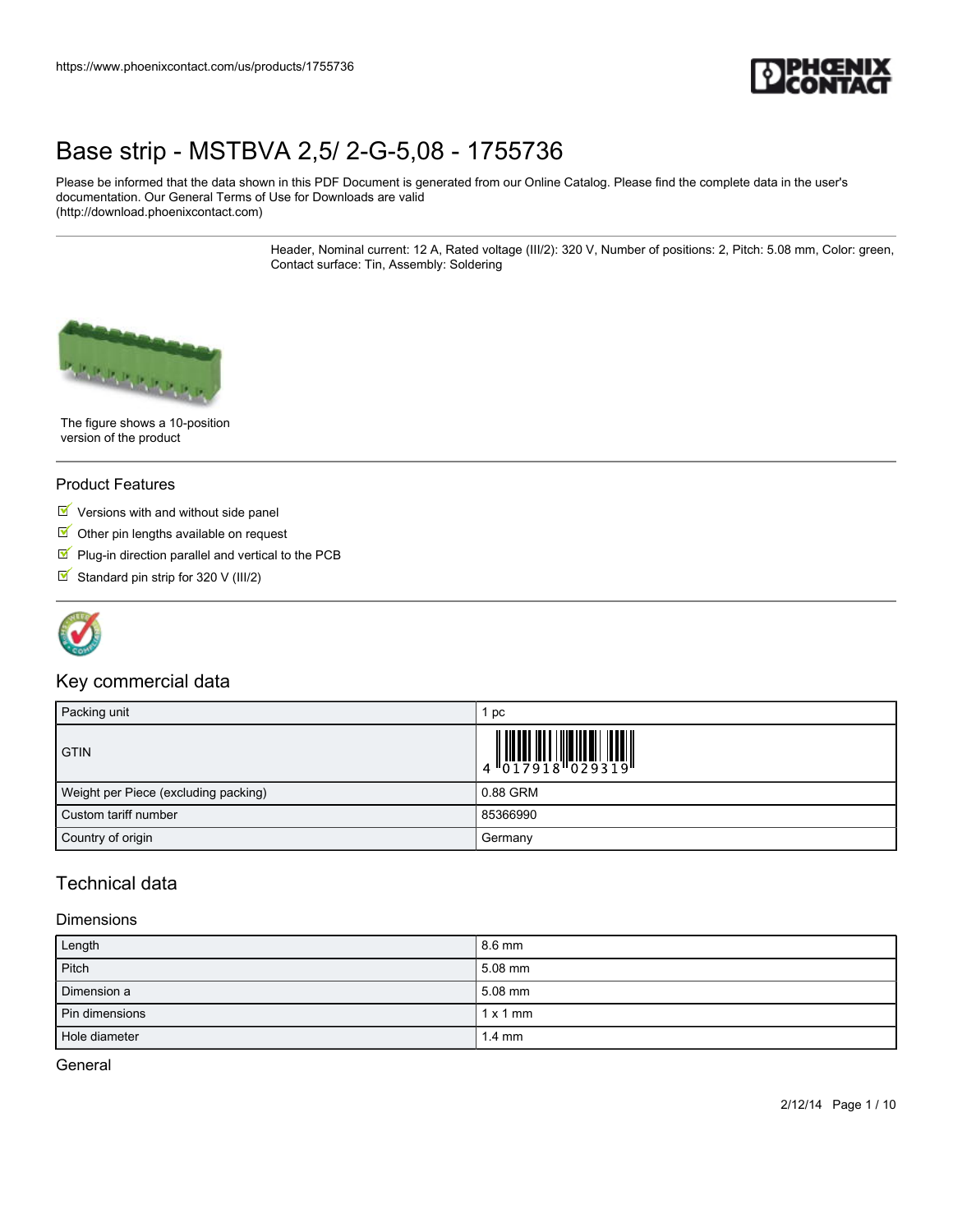

# Technical data

### General

| Range of articles                       | MSTBVA 2,5/-G   |
|-----------------------------------------|-----------------|
| Insulating material group               |                 |
| Rated surge voltage (III/3)             | 4 <sub>kV</sub> |
| Rated surge voltage (III/2)             | 4 kV            |
| Rated surge voltage (II/2)              | 4 kV            |
| Rated voltage (III/3)                   | 250 V           |
| Rated voltage (III/2)                   | 320 V           |
| Rated voltage (II/2)                    | 630 V           |
| Connection in acc. with standard        | EN-VDE          |
| Nominal current $I_N$                   | 12 A            |
| Maximum load current                    | 12 A            |
| Insulating material                     | PA              |
| Inflammability class according to UL 94 | V <sub>0</sub>  |
| Color                                   | green           |
| Number of positions                     | $\overline{2}$  |

## **Classifications**

## eCl@ss

| eCl@ss 4.0 | 272607xx |
|------------|----------|
| eCl@ss 4.1 | 27260701 |
| eCl@ss 5.0 | 27260701 |
| eCl@ss 5.1 | 27260701 |
| eCl@ss 6.0 | 27260704 |
| eCl@ss 7.0 | 27440402 |
| eCl@ss 8.0 | 27440402 |

### ETIM

| <b>ETIM 3.0</b>     | EC001121 |
|---------------------|----------|
| <b>ETIM 4.0</b>     | EC002637 |
| ETIM <sub>5.0</sub> | EC002637 |

## UNSPSC

| UNSPSC 6.01          | 30211810 |
|----------------------|----------|
| <b>UNSPSC 7.0901</b> | 39121409 |
| UNSPSC 11            | 39121409 |
| <b>UNSPSC 12.01</b>  | 39121409 |
| UNSPSC 13.2          | 39121409 |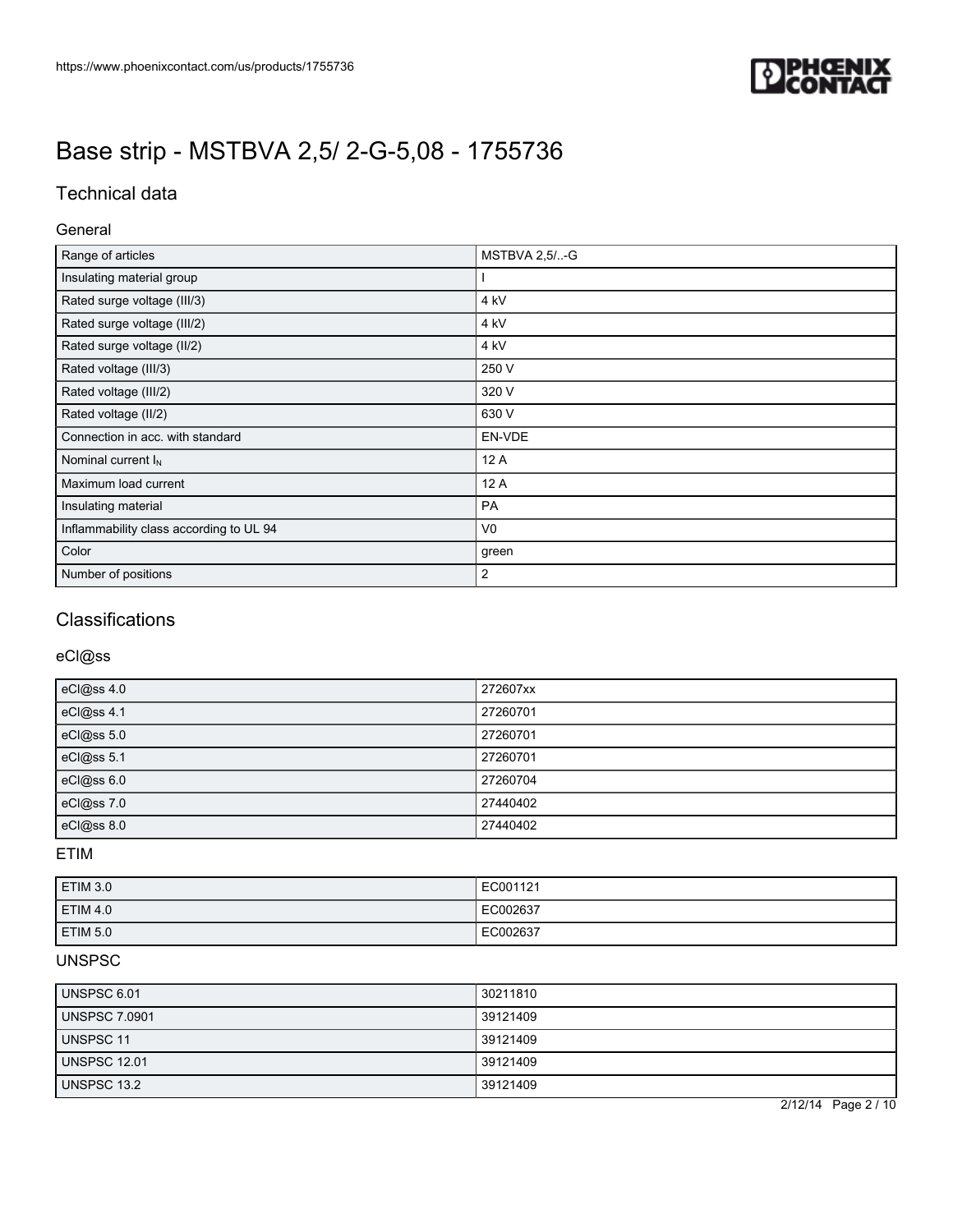

## Approvals

### Approvals

#### Approvals

CSA / UL Recognized / VDE Gutachten mit Fertigungsüberwachung / cUL Recognized / GOST / IECEE CB Scheme / GOST / CCA / cULus Recognized

#### Ex Approvals

#### Approvals submitted

### Approval details

| $_{CSA}$           |       |        |
|--------------------|-------|--------|
|                    | в     | D      |
| Nominal current IN | 12 A  | ' 10 A |
| Nominal voltage UN | 300 V | 300 V  |

| UL Recognized <b>W</b> |       |       |
|------------------------|-------|-------|
|                        | в     | l D   |
| Nominal current IN     | 12A   | 10A   |
| Nominal voltage UN     | 300 V | 300 V |

| VDE Gutachten mit Fertigungsüberwachung |       |
|-----------------------------------------|-------|
|                                         |       |
| Nominal current IN                      | 12A   |
| Nominal voltage UN                      | 250 V |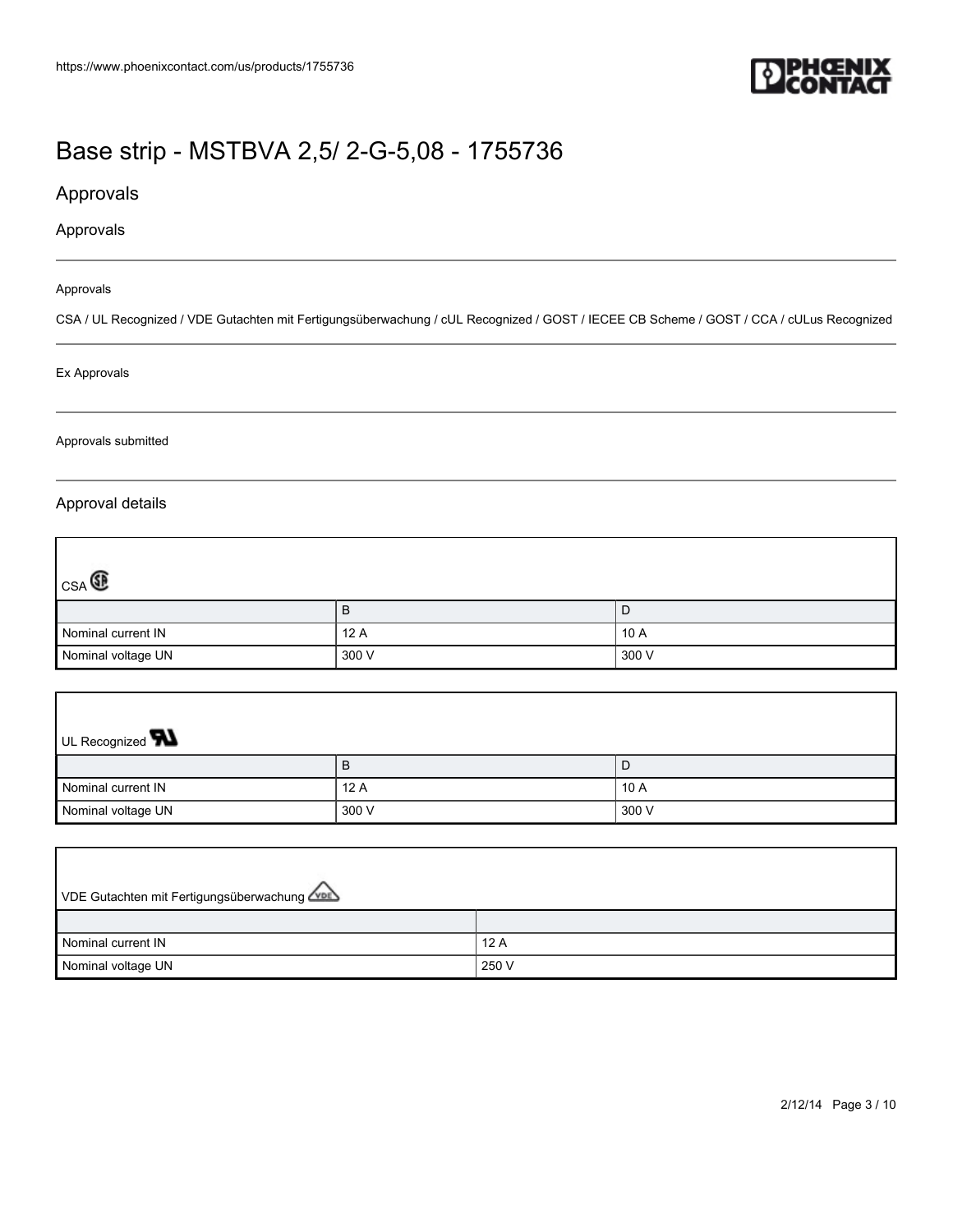

## Approvals

 $\Gamma$ 

| CUL Recognized $\mathbf{R}$ |       |        |
|-----------------------------|-------|--------|
|                             | B     | D      |
| Nominal current IN          | 12A   | ' 10 A |
| Nominal voltage UN          | 300 V | 300 V  |

GOST<sup>P</sup>

# **IECEE CB Scheme** CB

| Nominal current IN | 12 A  |
|--------------------|-------|
| Nominal voltage UN | 250 V |

GOST<sup>P</sup>

| <b>CCA</b>         |       |
|--------------------|-------|
|                    |       |
| Nominal current IN | 12A   |
| Nominal voltage UN | 250 V |

| $\vert$ cULus Recognized <b>N</b> us |  |
|--------------------------------------|--|

## Accessories

Accessories

Coding element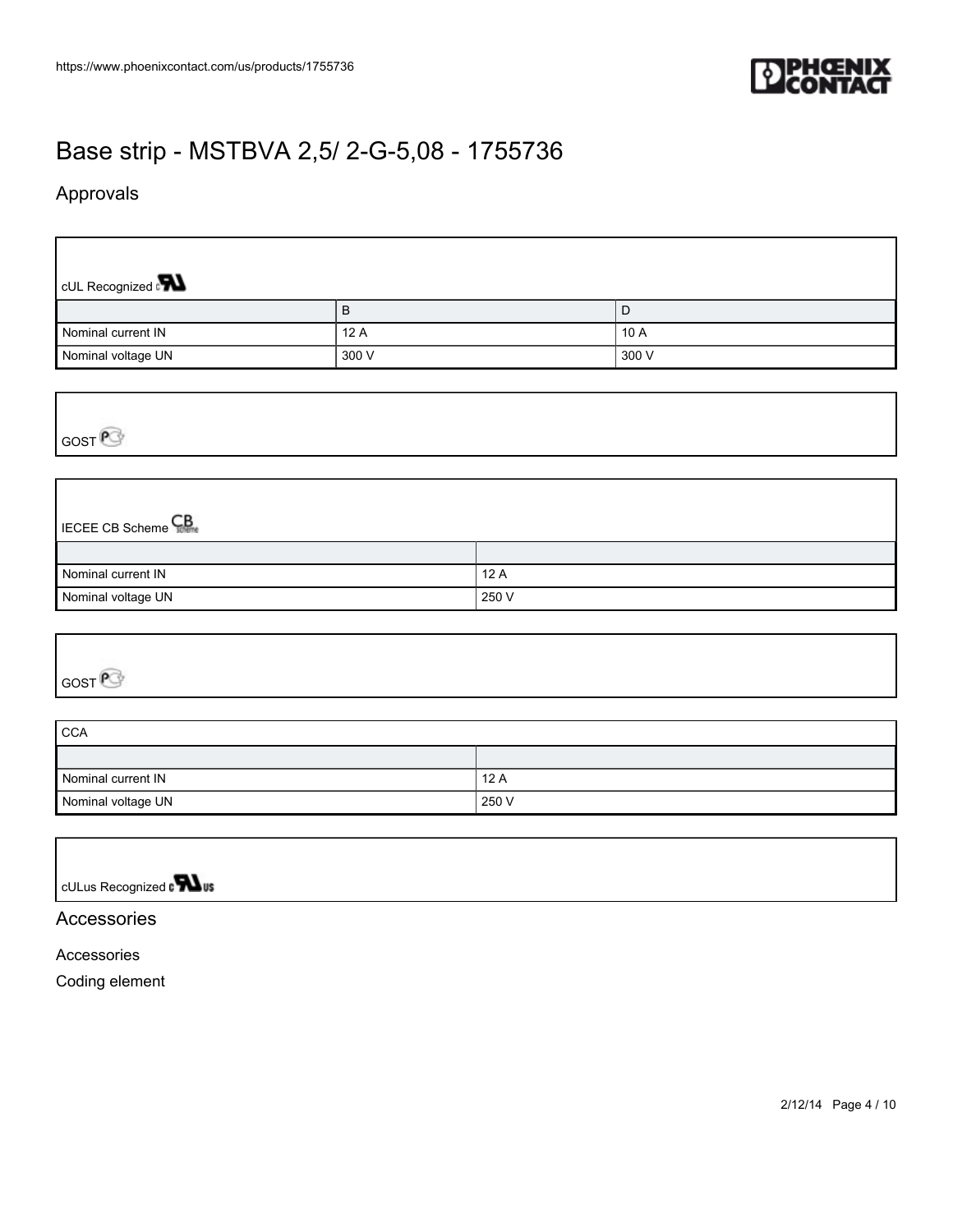

## Accessories

[Coding star - CR-MSTB - 1734401](https://www.phoenixcontact.com/us/products/1734401)



Coding section, inserted into the recess in the header or the inverted plug, red insulating material

Filler plug

[Accessories - MSTB-BL - 1755477](https://www.phoenixcontact.com/us/products/1755477)



Keying cap, for forming sections, plugs onto header pin, green insulating material

### Labeled terminal marker

[Marker cards - SK 5,08/3,8:FORTL.ZAHLEN - 0804293](https://www.phoenixcontact.com/us/products/0804293)



Marker cards, Card, white, labeled, Horizontal: Consecutive numbers 1 - 10, 11 - 20, etc. up to 91 - (99)100, Mounting type: Adhesive, For terminal block width: 5.08 mm, Lettering field: 5.08 x 3.8 mm

### Additional products

[Printed-circuit board connector - MSTB 2,5/ 2-ST-5,08 - 1757019](https://www.phoenixcontact.com/us/products/1757019)



Plug component, Nominal current: 12 A, Rated voltage (III/2): 320 V, Number of positions: 2, Pitch: 5.08 mm, Connection method: Screw connection, Color: green, Contact surface: Tin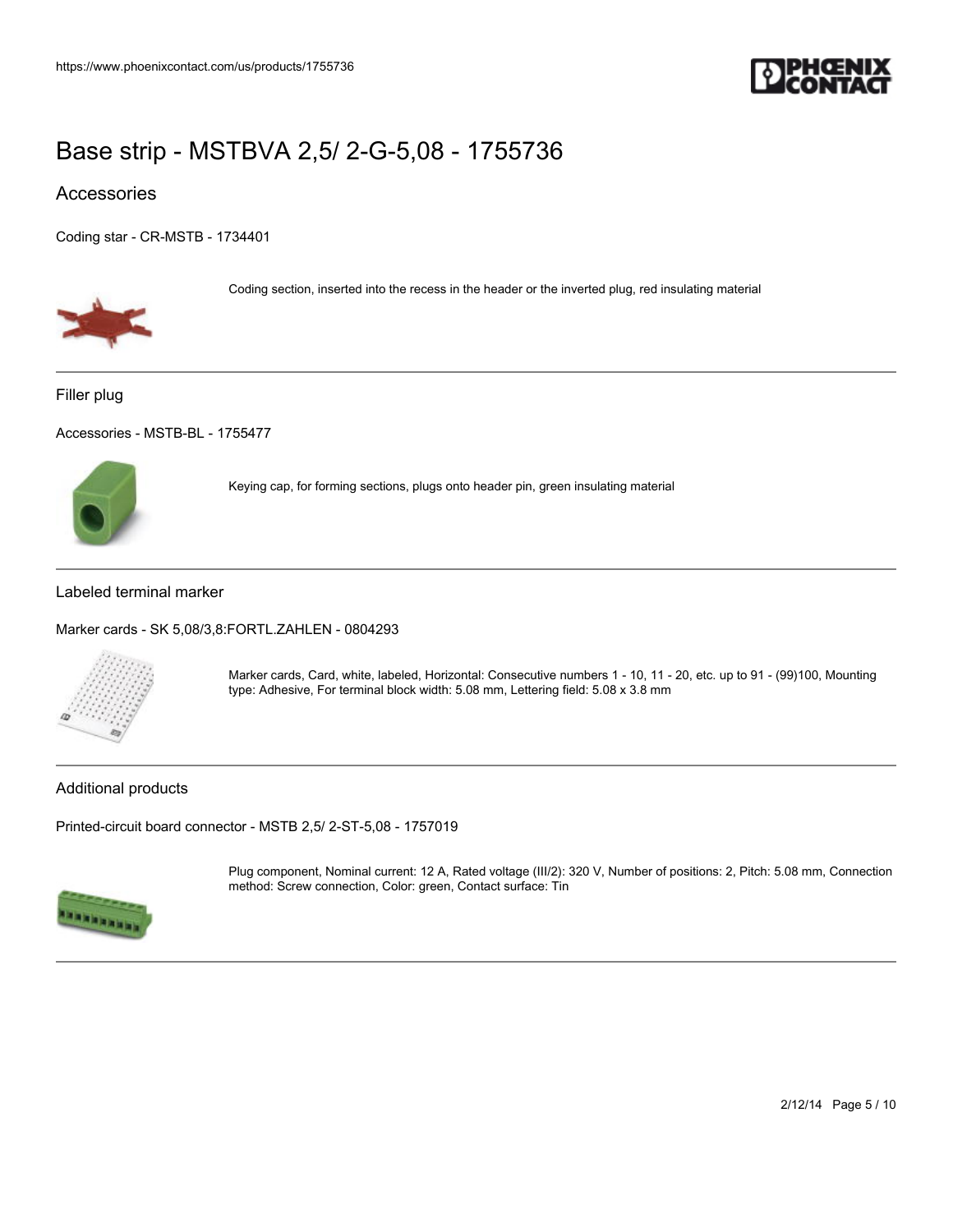

### **Accessories**

[Printed-circuit board connector - SMSTB 2,5/ 2-ST-5,08 - 1826283](https://www.phoenixcontact.com/us/products/1826283)



Plug component, Nominal current: 12 A, Rated voltage (III/2): 320 V, Number of positions: 2, Pitch: 5.08 mm, Connection method: Screw connection, Color: green, Contact surface: Tin

[Printed-circuit board connector - MSTBC 2,5/ 2-STZ-5,08 - 1809501](https://www.phoenixcontact.com/us/products/1809501)



Plug component, Nominal current: 12 A, Rated voltage (III/2): 320 V, Number of positions: 2, Pitch: 5.08 mm, Connection method: Crimp connection, Color: green, Corresponding female crimp contacts with current [A] and conductor cross section range [mm²] data: 10A/MSTBC-MT 0,5-1,0 (3190564); 10A/MSTBC-MT 0,5-1,0 BA (3190645); 12A/MSTBC-MT 1,5-2,5 (3190551); 12A/MSTBC-MT 1,5-2,5 BA (3190658). BA = Bandkontakte

#### [Printed-circuit board connector - MSTBC 2,5/ 2-ST-5,08 - 1808816](https://www.phoenixcontact.com/us/products/1808816)



Plug component, Nominal current: 12 A, Rated voltage (III/2): 320 V, Number of positions: 2, Pitch: 5.08 mm, Connection method: Crimp connection, Color: green, Corresponding female crimp contacts with current [A] and conductor cross section range [mm²] data: 10A/MSTBC-MT 0,5-1,0 (3190564); 10A/MSTBC-MT 0,5-1,0 BA (3190645); 12A/MSTBC-MT 1,5-2,5 (3190551); 12A/MSTBC-MT 1,5-2,5 BA (3190658). BA = Bandkontakte

[Printed-circuit board connector - MVSTBW 2,5/ 2-ST-5,08 - 1792757](https://www.phoenixcontact.com/us/products/1792757)



Plug component, Nominal current: 12 A, Rated voltage (III/2): 320 V, Number of positions: 2, Pitch: 5.08 mm, Connection method: Screw connection, Color: green, Contact surface: Tin

[Base strip - IC 2,5/ 2-G-5,08 - 1786404](https://www.phoenixcontact.com/us/products/1786404)



Header, Nominal current: 12 A, Rated voltage (III/2): 320 V, Number of positions: 2, Pitch: 5.08 mm, Color: green, Contact surface: Tin, Assembly: Soldering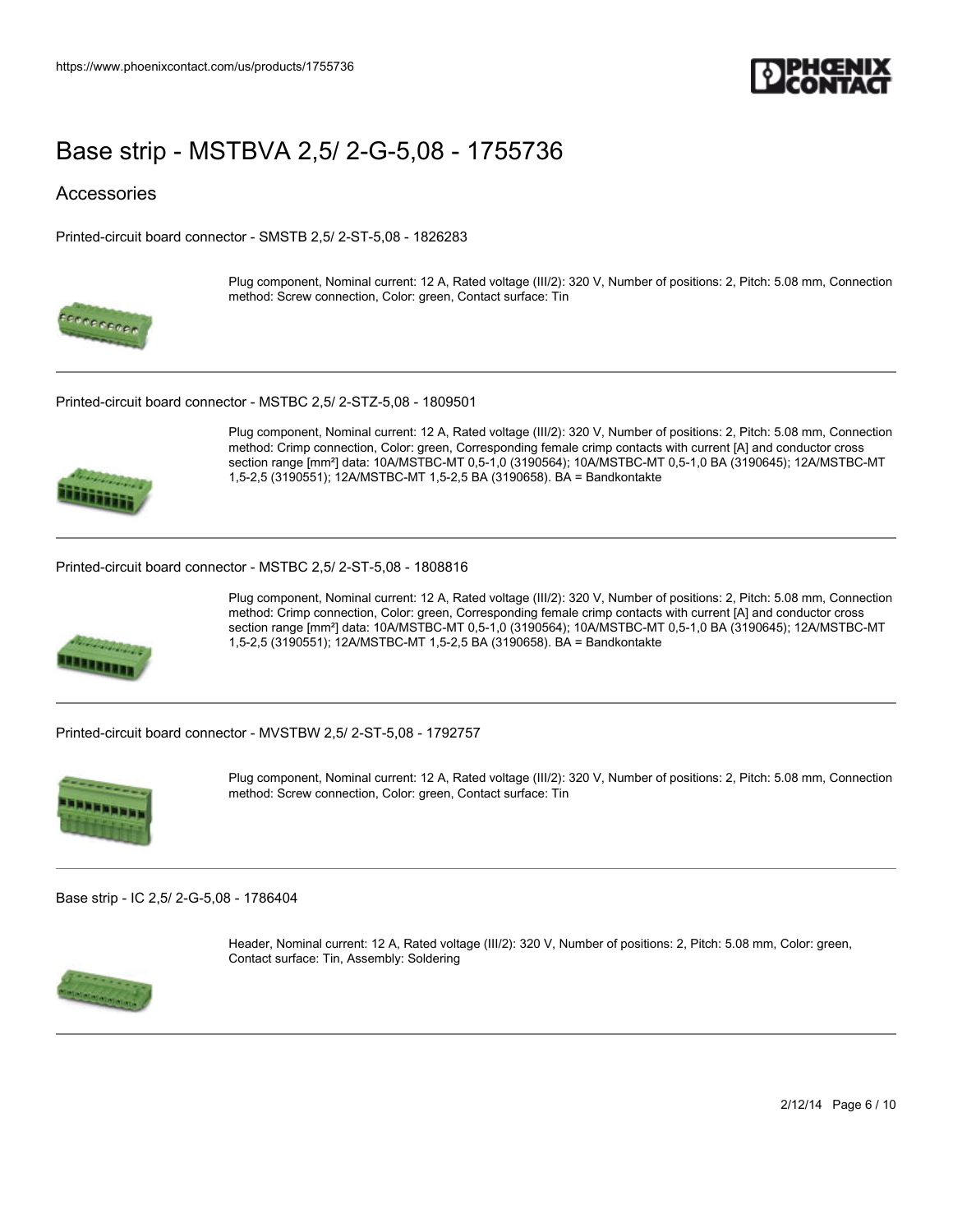

### **Accessories**

[Base strip - ICV 2,5/ 2-G-5,08 - 1785942](https://www.phoenixcontact.com/us/products/1785942)



Header, Nominal current: 12 A, Rated voltage (III/2): 320 V, Number of positions: 2, Pitch: 5.08 mm, Color: green, Contact surface: Tin, Assembly: Soldering

[Printed-circuit board connector - MSTBT 2,5/ 2-ST-5,08 - 1779987](https://www.phoenixcontact.com/us/products/1779987)



Plug component, Nominal current: 12 A, Rated voltage (III/2): 320 V, Number of positions: 2, Pitch: 5.08 mm, Connection method: Screw connection, Color: green, Contact surface: Tin

[Printed-circuit board connector - FRONT-MSTB 2,5/ 2-ST-5,08 - 1777280](https://www.phoenixcontact.com/us/products/1777280)



Plug component, Nominal current: 12 A, Rated voltage (III/2): 320 V, Number of positions: 2, Pitch: 5.08 mm, Connection method: Screw connection, Color: green, Contact surface: Tin

[Printed-circuit board connector - MSTBP 2,5/ 2-ST-5,08 - 1769010](https://www.phoenixcontact.com/us/products/1769010)



Plug component, Nominal current: 12 A, Rated voltage (III/2): 320 V, Number of positions: 2, Pitch: 5.08 mm, Connection method: Screw connection, Color: green, Contact surface: Tin

[Printed-circuit board connector - FKCVW 2,5/ 2-ST-5,08 - 1873650](https://www.phoenixcontact.com/us/products/1873650)



Plug component, Nominal current: 12 A, Rated voltage (III/2): 320 V, Number of positions: 2, Pitch: 5.08 mm, Connection method: Spring-cage connection, Color: green, Contact surface: Tin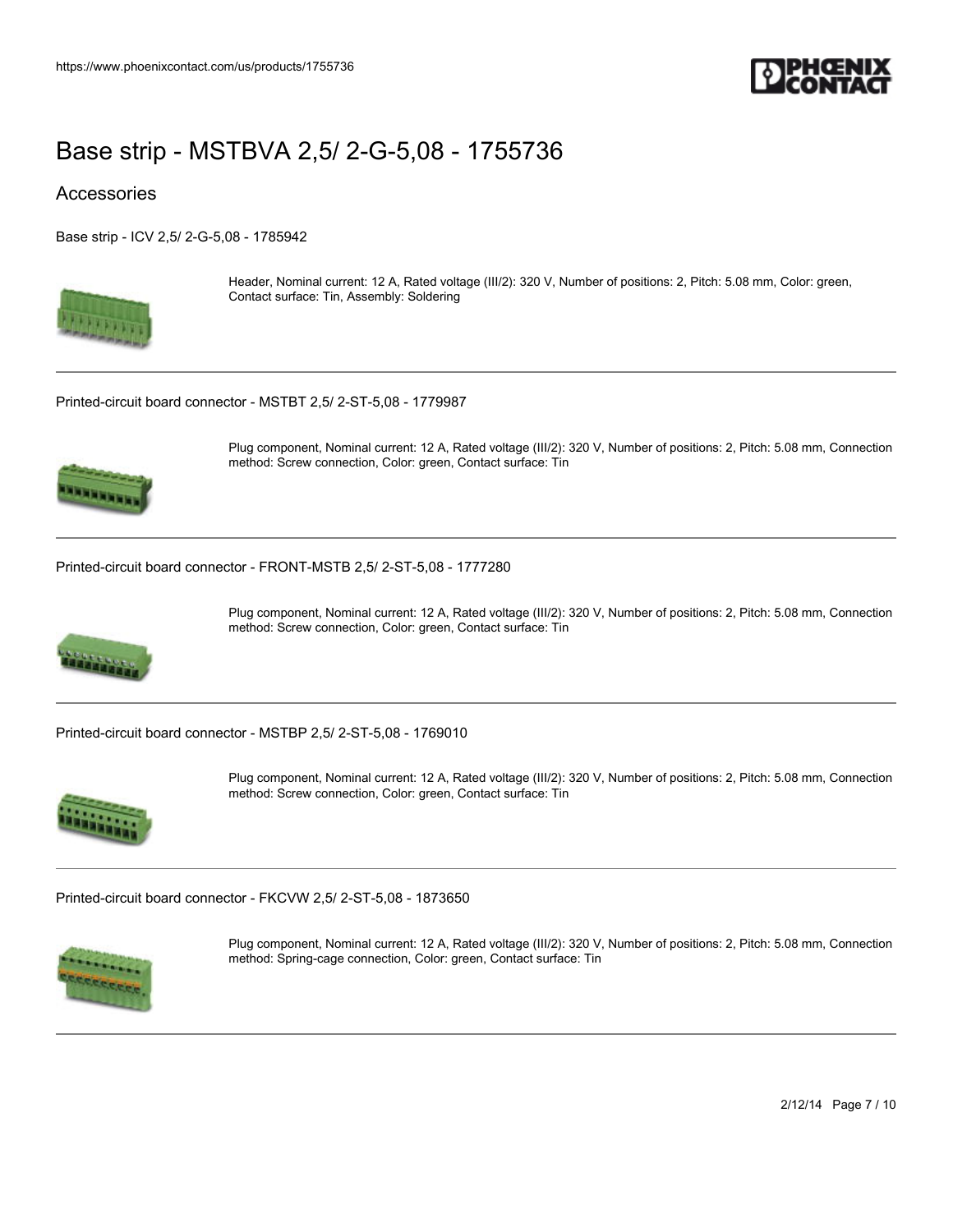

### Accessories

[Printed-circuit board connector - MSTBU 2,5/ 2-STD-5,08 - 1824120](https://www.phoenixcontact.com/us/products/1824120)



Plug component, Nominal current: 12 A, Rated voltage (III/2): 320 V, Number of positions: 2, Pitch: 5.08 mm, Connection method: Screw connection, Color: green, Contact surface: Tin, Assembly: Direct mounting

[Printed-circuit board connector - MVSTBR 2,5/ 2-ST-5,08 - 1792249](https://www.phoenixcontact.com/us/products/1792249)



Plug component, Nominal current: 12 A, Rated voltage (III/2): 320 V, Number of positions: 2, Pitch: 5.08 mm, Connection method: Screw connection, Color: green, Contact surface: Tin

[Printed-circuit board connector - FKCVR 2,5/ 2-ST-5,08 - 1873951](https://www.phoenixcontact.com/us/products/1873951)



Plug component, Nominal current: 12 A, Rated voltage (III/2): 320 V, Number of positions: 2, Pitch: 5.08 mm, Connection method: Spring-cage connection, Color: green, Contact surface: Tin

[Printed-circuit board connector - FKC 2,5/ 2-ST-5,08 - 1873058](https://www.phoenixcontact.com/us/products/1873058)



Plug component, Nominal current: 12 A, Rated voltage (III/2): 320 V, Number of positions: 2, Pitch: 5.08 mm, Connection method: Spring-cage connection, Color: green, Contact surface: Tin

[Feed-through terminal block - ZFKK 1,5-ICV-5,08 - 1873029](https://www.phoenixcontact.com/us/products/1873029)



Feed-through terminal block, Connection method: Special and hybrid connection, Cross section: 0.2 mm<sup>2</sup> - 2.5 mm<sup>2</sup>, Width: 5.1 mm, Color: gray, Mounting: NS 35/15, NS 35/7,5 / Ex data new / /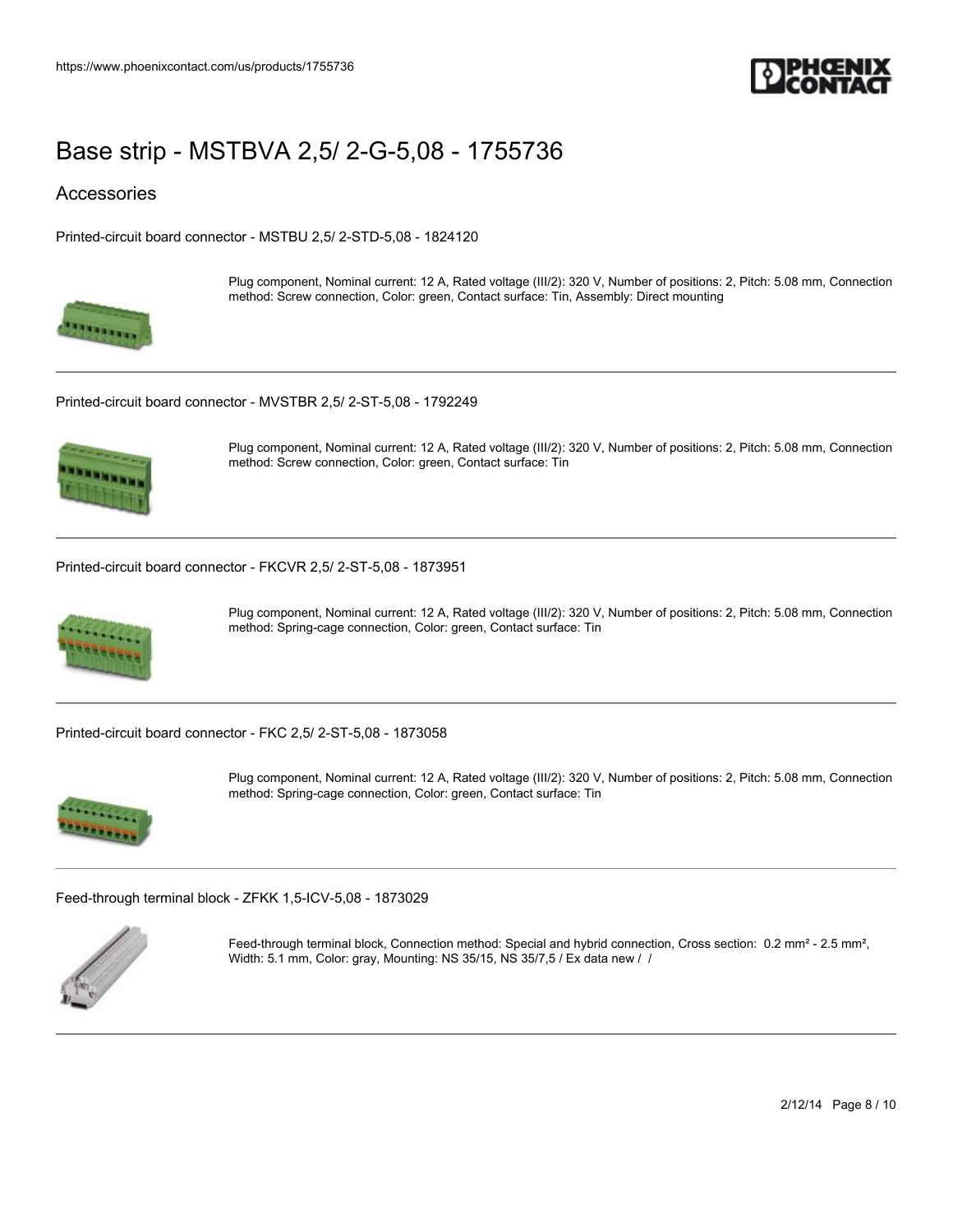

## **Accessories**

[Base strip - A-ICV 2,5/ 2-G-5,08 - 1872693](https://www.phoenixcontact.com/us/products/1872693)



Base strip, Nominal current: 12 A, Nominal voltage: 250 V, Mounting type: DIN rail mounting, Number of positions: 2, Pitch: 5.08 mm, Color: green

[Printed-circuit board connector - TMSTBP 2,5/ 2-ST-5,08 - 1853010](https://www.phoenixcontact.com/us/products/1853010)



Plug component, Nominal current: 12 A, Rated voltage (III/2): 320 V, Number of positions: 2, Pitch: 5.08 mm, Connection method: Screw connection, Color: green, Contact surface: Tin, The plug allows conductors to be looped through from module to module.

[Printed-circuit board connector - QC 1/ 2-ST-5,08 - 1883255](https://www.phoenixcontact.com/us/products/1883255)



Plug component, Nominal current: 10 A, Rated voltage (III/2): 630 V, Number of positions: 2, Pitch: 5.08 mm, Connection method: Insulation displacement connection QUICKON, Color: green, Contact surface: Tin

[Printed-circuit board connector - FKCT 2,5/ 2-ST-5,08 - 1902110](https://www.phoenixcontact.com/us/products/1902110)



Plug component, Nominal current: 12 A, Rated voltage (III/2): 320 V, Number of positions: 2, Pitch: 5.08 mm, Connection method: Spring-cage connection, Color: green, Contact surface: Tin

Drawings